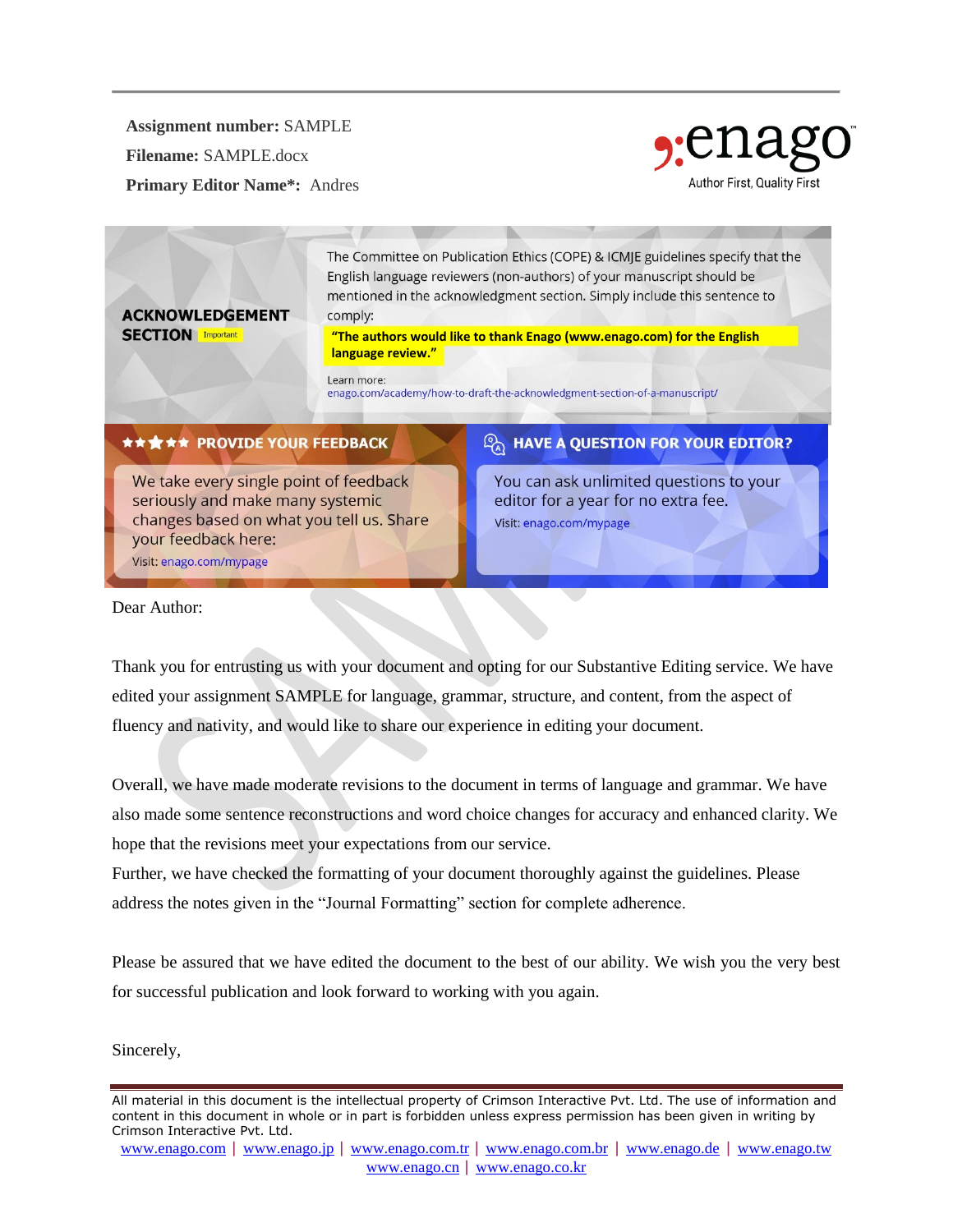Your Editor

#### Andres

#### **Journal Formatting**

- As per the journal guidelines, authors must state all possible conflicts of interest in the manuscript, including financial, consultant, institutional and other relationships that might lead to bias or a conflict of interest. If there is no conflict of interest, this should also be explicitly stated as none declared. All sources of funding should be acknowledged in the manuscript. All relevant conflicts of interest and sources of funding should be included on the title page of the manuscript with the heading "Conflicts of Interest and Source of Funding." Please check.
- **Please include Corresponding Author details on the title page prior to submission.**